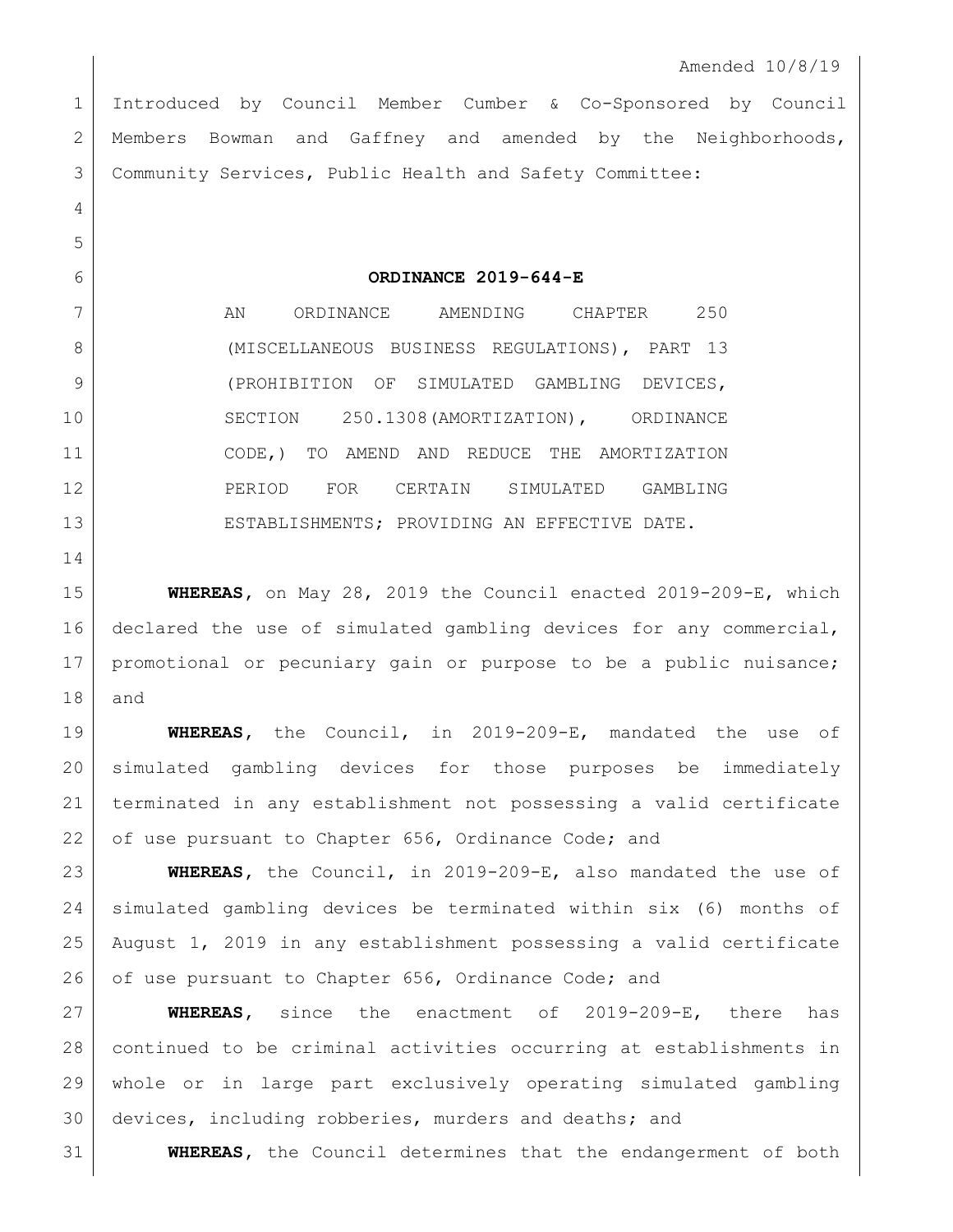Amended 10/8/19

 the public and the first responders required to react to this ongoing criminal activity is too severe to allow any public or commercial use of simulated gambling devices to continue; and

 **WHEREAS,** the Council finds that there is a legitimate public purpose in immediately eliminating all simulated gambling 6 establishments from operating in Jacksonville; now, therefore,

**BE IT ORDAINED** by the Council of the City of Jacksonville:

**Section 1. Findings and Statement of Intent.**

 (a) The above recitals, as well as the recitals incorporated in 2019-209-E, are hereby adopted as the Council's Findings of 11 Fact; and

 (b) It is the intent of the Council to enact this ordinance to abate a public nuisance and immediate and ongoing hazard to the public health, safety and welfare associated with operation of 15 | simulated gambling establishments.

 **Section 2. Amending Chapter 250 (Miscellaneous Business Regulations),** *Ordinance Code,* **Part 13 (Prohibition of Simulated Gambling Devices), Section 250.1308 (Amortization)***.* Chapter 250 (Miscellaneous Business Regulations), Part 13 (Prohibition of Simulated Gambling Devices), Section 250.1308 (Amortization), *Ordinance Code* is hereby amended to read as follows:

 **Chapter 250. Miscellaneous Business Regulations. \* \* \***

**Part 13. Prohibition of Simulated Gambling Devices.**

**\* \* \***

## **Sec. 250.1308. Amortization.**

 Any establishment or property which was lawfully in possession of either a COU or was operating unlawfully prior to the effective 29 date of this ordinance 2019-209-E, and which under the terms of the Zoning Code would be a nonconforming use, shall be allowed to 31 continue to operate for six (6) months from shall immediately cease